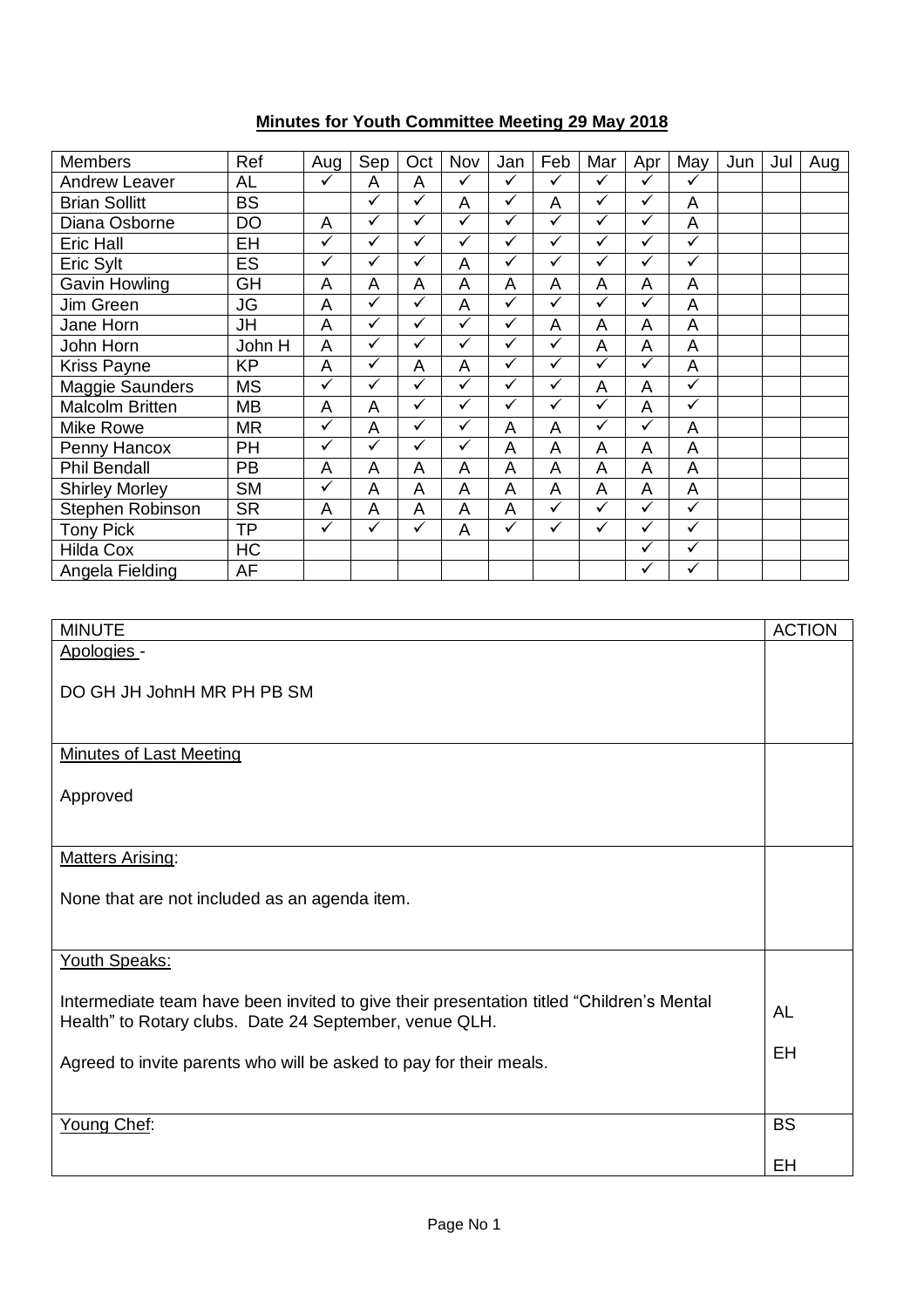| Trophy presentation held 23 April.                                                                                                                                                                                                                                                                                                     |           |  |
|----------------------------------------------------------------------------------------------------------------------------------------------------------------------------------------------------------------------------------------------------------------------------------------------------------------------------------------|-----------|--|
| Young Musician:                                                                                                                                                                                                                                                                                                                        | MS, SA    |  |
| AF reported that a new music teacher has been appointed to Long Field. She will get try to<br>establish whether he would be interested in a music competition.<br>After this meeting ES informed the meeting that a non-viable group of three students only,<br>enrolled for the music course being offered by MV16 in September 2017. |           |  |
| Young Citizen:<br>Nothing reported.                                                                                                                                                                                                                                                                                                    | <b>MR</b> |  |
| Young Writer:<br>No certificates have yet been presented; junior trophy currently being engraved.                                                                                                                                                                                                                                      | MS, MR    |  |
| One entry only for Intermediate section,                                                                                                                                                                                                                                                                                               |           |  |
| Young Designer:                                                                                                                                                                                                                                                                                                                        | GH, EH    |  |
|                                                                                                                                                                                                                                                                                                                                        |           |  |
| GH and TP nominated and approved as adjudicators.                                                                                                                                                                                                                                                                                      | <b>TP</b> |  |
| TP requested a third nomination and Jim Schofield was proposed. On the day JS was in<br>hospital and Peter Field stepped-in.                                                                                                                                                                                                           |           |  |
| Exhibition of products to take place Friday 8 June at 5.30pm at MV16                                                                                                                                                                                                                                                                   |           |  |
| EH to send marking sheets to TP.                                                                                                                                                                                                                                                                                                       |           |  |
| Young Photographer:                                                                                                                                                                                                                                                                                                                    | <b>MR</b> |  |
| Nothing reported.                                                                                                                                                                                                                                                                                                                      |           |  |
| Young Artist:                                                                                                                                                                                                                                                                                                                          | MS, EH,   |  |
| Winners to De Montfort University 16 June. EH to send details to ES.                                                                                                                                                                                                                                                                   | <b>MR</b> |  |
| <b>Rotary Stars</b>                                                                                                                                                                                                                                                                                                                    | PH        |  |